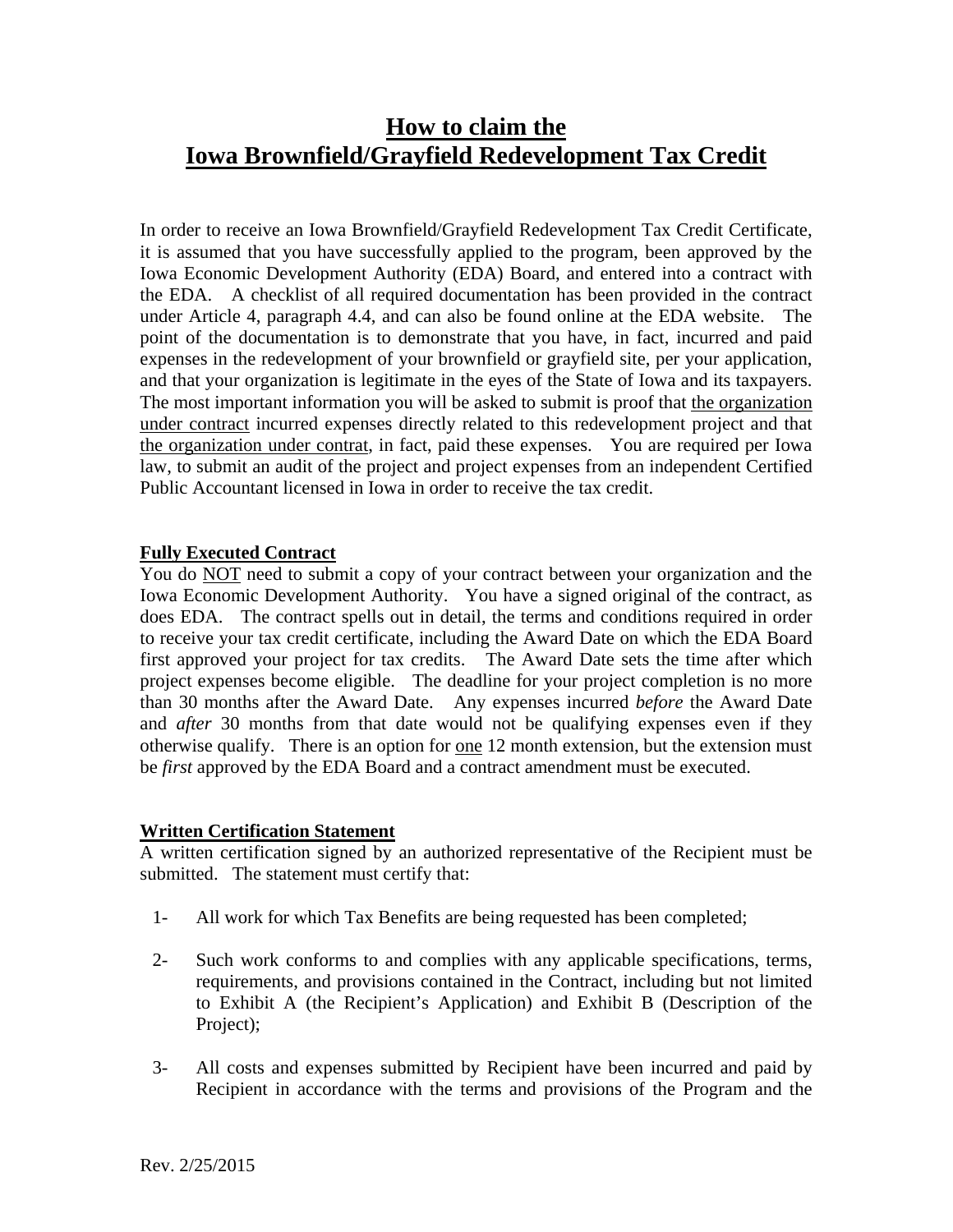Contract, including but not limited to Exhibit A (the Recipient's Application) and Exhibit B (Description of the Project);

- 4- All costs and expenses submitted by Recipient are: (a) allowable and eligible for Tax Benefits, and (b) directly related to and in conformance with the Project;
- 5- All such submitted costs and expenses have been paid timely in accordance with the terms of any applicable agreements, contracts, or other documents;
- 6- Recipient has complied with and continues to be in compliance with all terms and provisions of the Contract, and Recipient has not breached or violated any term or provision of the Contract; and all information provided in the Schedule of Project Expenses form, supporting documentation, and this written certification is true, accurate, and complete.

# **Articles of Incorporation or Articles of Organization**

You do need to submit copies of the articles of incorporation or articles of organization, whichever is appropriate. In either instance, copies need to be certified by someone in your organization that has the authority to sign on its behalf.

# **Certificate of Existence.**

You do need to submit a copy of your certificate of existence from the State of incorporation or organization, whichever is applicable.

## **Solid or Hazardous Waste Audit.**

To comply with Iowa Code section 15A.1(3)"b," if the you generate solid or hazardous waste, you must either: a) submit a copy of your existing in-house plan to reduce the amount of waste and safely dispose of the waste based on an in-house audit conducted within the past 3 years; or b) submit an outline of a plan to be developed in-house (this can be in narrative form on company letterhead, for example) or c) submit documentation that you have authorized the Iowa Department of Natural Resources or Iowa Waste Reduction Center to conduct the audit.

## **Release Form – Confidential Tax Information.**

You do need to submit a signed original Authorization for Release of Confidential State Tax Information form (also found online at the EDA website) to permit EDA to receive your state tax information directly from the Iowa Department of Revenue for the purpose of evaluation and administration of tax credit programs and other state financial assistance programs. This form must be signed by someone authorized to sign on behalf of your organization.